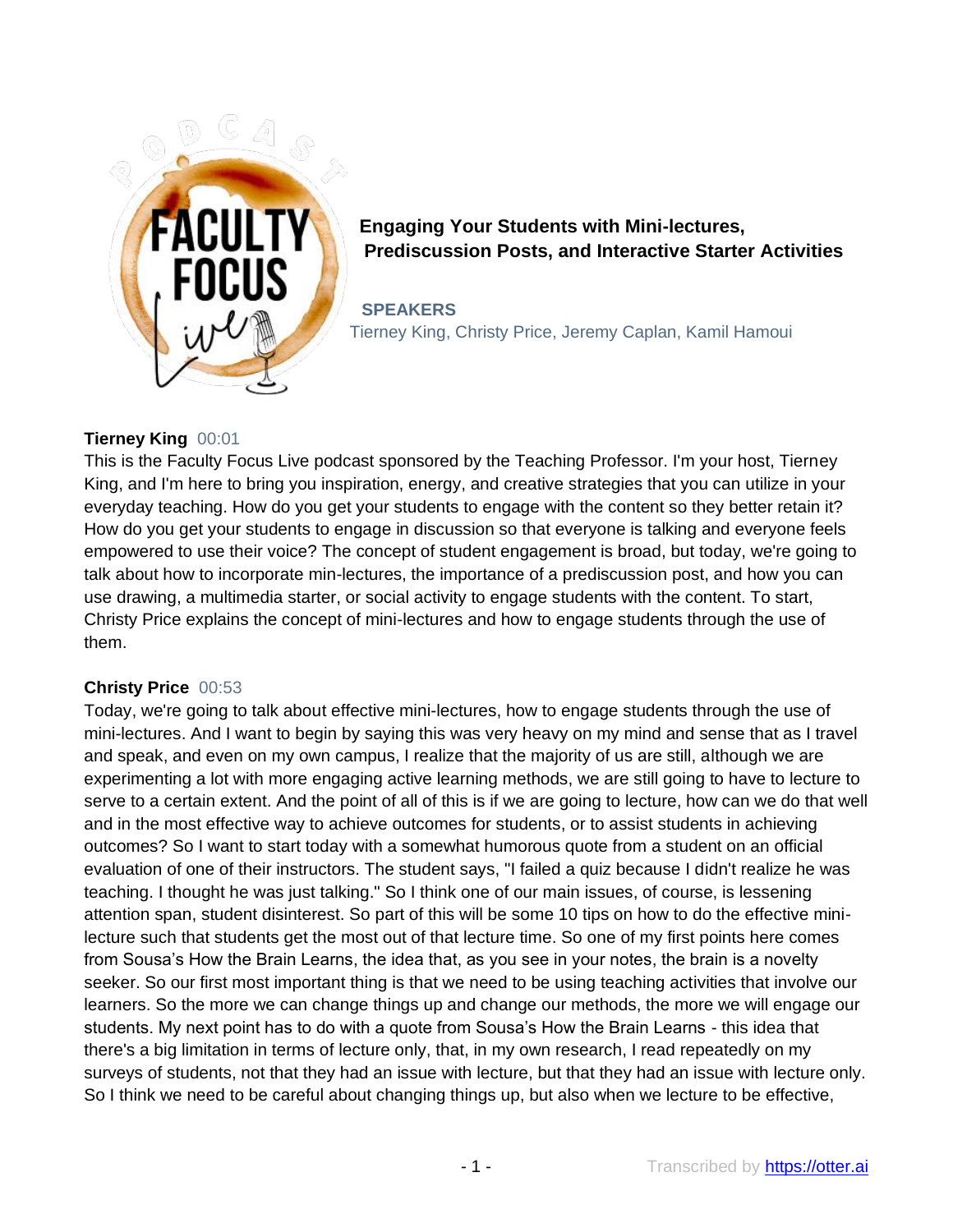more effective. So first point, the effect of mini-lecture has to be mini. And when I say mini, I would say there's some debate, particularly if we're doing video capture. Now we'll hear that many lectures should be no more than seven minutes. And I think in some cases, that's a stretch. So if we're many lecturing in class, I typically say somewhere between five and 15, hopefully no more than 10 depending on the level of learners and the kinds of content and if it's something that maintains attention, perhaps a little bit more. The next thing you'll see in your notes is another humorous quote from a student who simply says, "Can you write in big letters because I want to take a picture of the board." So it's sort of like the game has changed a bit. And students are avoiding taking notes and they're just taking photos of content. So I do want to address another big issue that I think is somewhat controversial, because a lot of us are really attached to the idea of old school note-taking the Cornell Method and obviously there are some effective methods and there are some pros, obviously for taking notes. But what you'll see in your notes along with the presentation, is this idea that lecture and note-taking together is now referred to by cognitive psychologists as switch tasking. So if you look in the cognitive psychology literature right now, there's a big backlash against the what they call the myth of multitasking. And as Sousa says, the brain cannot carry out two cognitive processes simultaneously. So what we're glorifying as I'm a good multitasker is actually switch tasking. So this really, really hit me hard and just sort of transformed my teaching and I think it's been one of the things that has helped me most and that's to realize that, oh, the traditional note-taking that we do is actually overloading the auditory verbal aspect of our processing. So if you follow along on the notes, you'll see on the dual coding handout, how visual input is processed, and words verbal, and auditory are processed as well. And if our students are in this situation where they're having to listen, and they're having to write, they're having a look at a slide. We're overloading those processes. So my next recommendation would be that we do things a little differently, and that we don't in my classes, we no longer take traditional open hand notes on blank sheets of paper. We do what I call guided processing. So if you're following along, my second tip, is to use what I refer to as guided practice to minimize the note taking process in order to enhance memory processing. So once again, students would seem to be overwhelmed. They're listening, they're trying to write at the same time, they're trying to look at the board, so guided practice, once again, if you're looking at Sousa's How the Brain Learns on memory processing, you'll see for whatever reason, this is very apparent in the cognitive psychology literature, that if a question is posed for whatever reason, that enhances our ability to process something greatly, so retention is greatly enhanced by the posing of a question. So instead of even traditional, I know some people are printing out their PowerPoints that are just outline format. This is actually a question format. But basically, if I'm doing a five minute lecture or a 10 minute lecture, we're looking for what are the big three to five, possibly 10? If you're doing a 15 minute lecture, what are the big main points? What are the big outcomes, and you pose those questions in advance to students either on the learning management system or you're handing them out to students, and that guided practice, in my own experience has greatly enhanced student achievement of learning outcomes, success on assessments, and so forth.

## **Tierney King** 07:23

Just as you can use mini-lectures to foster student engagement. Kamil Hamoui explains how he uses a prediscussion posts to ignite interest and engagement prior to a class discussion. The prediscussion posts consist of a theoretical question and an experiential question - so students get to apply their own experiences to the discussion.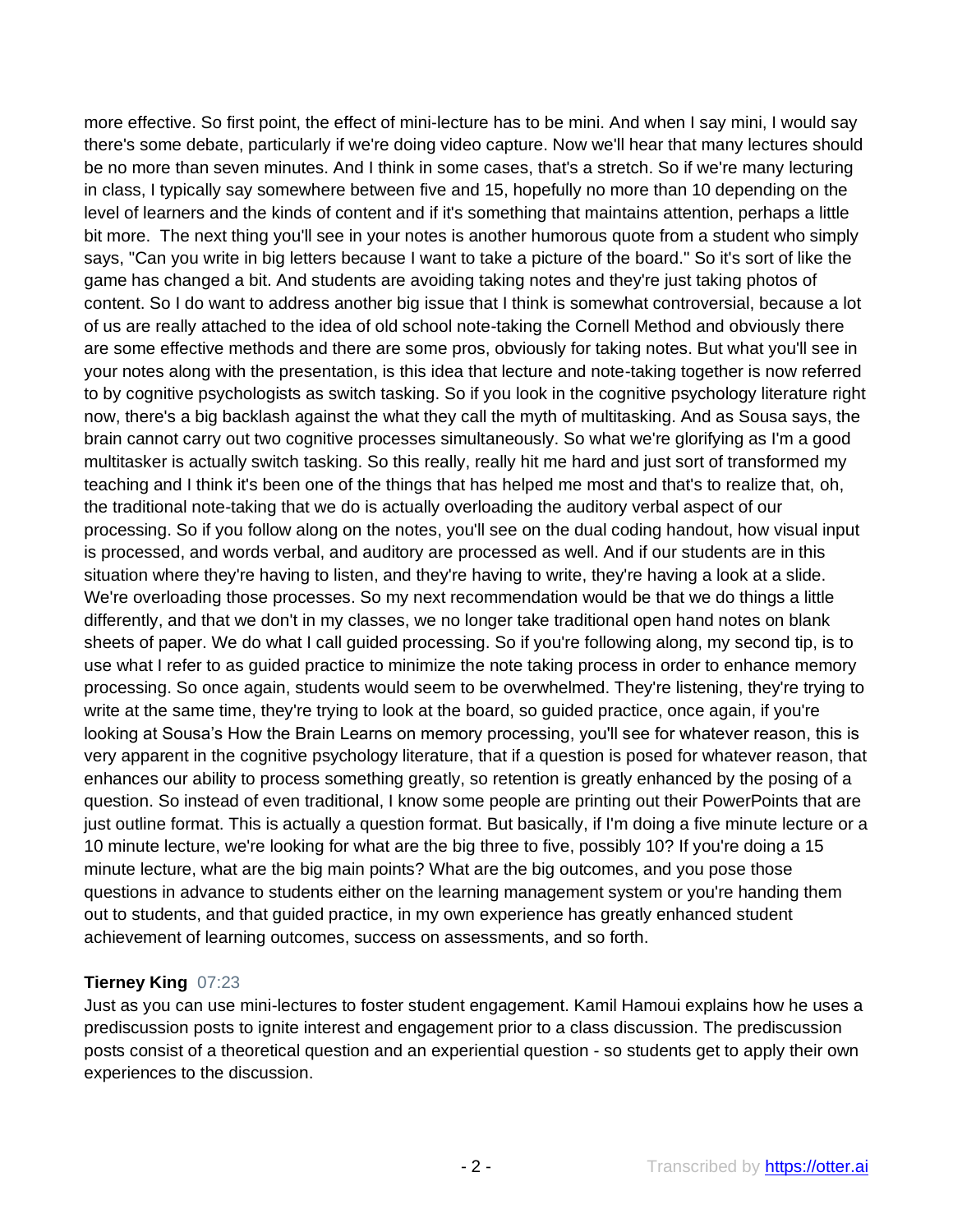#### **Kamil Hamoui** 07:44

The discussions are a big part of my classes. It's not just a little addendum, a little supplementary thing if you're finished with a lecture. Okay, let's do a little bit of discussion now. No, it's an integral part of the class. It's fully integrated into the class. So for each of my lessons that I'm teaching, for example, for Introduction to Psychology, each of those lessons and I cover in a term typically has a discussion associated with it, and for the discussion I require students to do some work prior to the class discussion outside of class. Then they come to class. We have our class discussion. I'll talk about that together in person. You could also do this in a remote modality if you have a synchronous remote class, but you have a class discussion component when you're meeting with the students. And then afterwards, students engage in some reflection after the discussion on their own independently. So there are three parts to it. So the first part is what I call the prediscussion post. So I present for students the issue, the question to be discussed. I give them an overview of it. I give them some content to view. It might be a lecture, it might be reading an online article, it might be watching an online video. So they learn about the issue on their own. And then they have a set of questions to answer in the prediscussion post. Now, this is something they do before class the day before the class discussion. Well, they have a period of days where they can complete it prior to the class where we're going to engage in the discussion together. Typically, I have two questions for them to address. One question is experiential. So I asked them to think about their own experiences with the issue or their own observations related to the issue. So for example, take the issue of social media use and adolescence. So this is one of the topics I use for my discussion. How much social media should an adolescent be allowed to use, a young adolescent, let's say 12 to 14? That's one question. It's a short question. So you are making a judgement about what you think is is good or bad in that regard? And the second question is, what do you think the impact of social media use is on development? So socioemotional development? Is it impactful? Is it not impactful? Is it positive or negative? So typically, I have two questions. One more is a more theoretical question and one is more experiential, where they get to apply their own experiences. So for this topic, I would first have a question asking students to kind of reflect back to think back when they were young, adolescent, and what social media they used. Now, that goes back a long time, you know, because you might have some older students, you could ask them, just to reflect upon what they've observed with adolescents in that age range and their social media use. And then the second question, has them apply some theoretical concepts. So here's where they have to first have done some reading, watch the lectures, done some research of authoritative online sources, and they take some of that contact some of that information, some of those ideas, and they apply them in their argument and their position statement about what they think the impact is of social media use on on socioemotional development. So that's the prediscussion post. Now for that theoretical question I was talking about, I require students to provide an in-text citation. So wherever they're using ideas from a source, I first asked them to quote the ideas, to paraphrase them, to put the ideas in their own words, that's an important skill for students to develop. And then to provide a citation to the source the name of the article, the author, and if it's online a URL, so make that a requirement for that post. Now, an important thing to consider is, your students might not do this, unless you make it worth their time. So it's very important to incentivize student work with points towards their grade. So you need to make it worth something substantial towards their course grade.

## **Tierney King** 12:04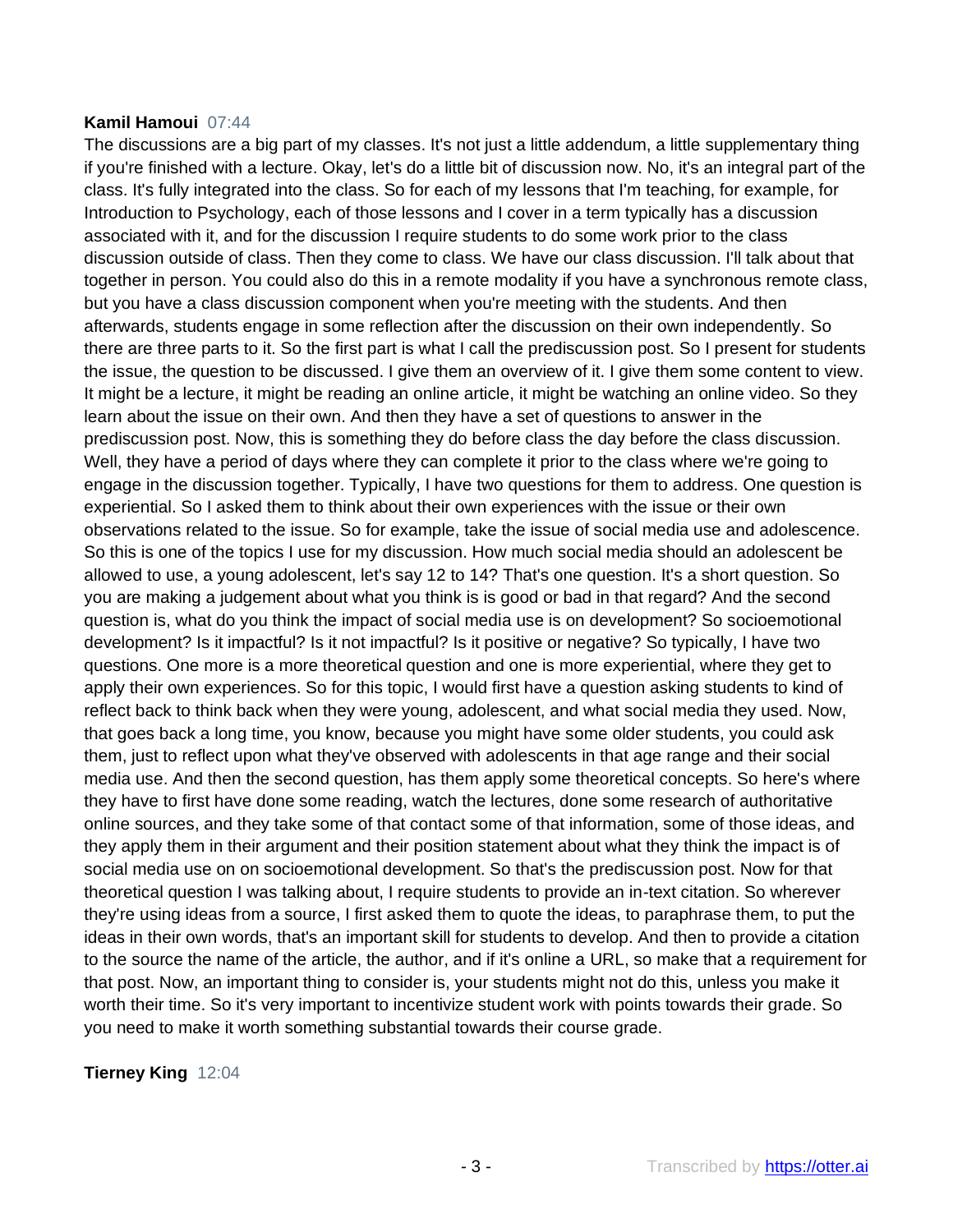So we've gone through different elements to increase student engagement from mini-lectures to prediscussion post. But now, Jeremy Caplan explains how you can integrate drawing, a multimedia starter, or social activity to engage students with something that is interesting and interactive right from the start of class.

## **Jeremy Caplan** 12:23

The next way for students to interact actively with an online exercise or activity is by drawing. So there's a lot of research that shows that when we draw things, they're integrated into our minds and our memory in creative and strong ways. So this could be a concept map, that could be asking them to create a quick concept map, connecting three or four concepts that you've talked about in the class, or connecting some ideas that were discussed by a guest speaker recently, or connecting recent events in the real world to a topic you're covering in the class, it could also be an opportunity for them to draw in a different way. So you can ask them to draw out a visual version of a concept like truth, or like entrepreneurship, and tell them to put it on a piece of paper. And a key instruction is that there are no wrong answers. And in some cases, you may even want to say you're not going to be collecting something, so that students can feel free to engage with that in a creative way. Now, you may want to check on their work. And so you may want to ask for some volunteers, or encourage them to take a little picture and submit that image. But that's really up to you and your teaching style. The next activity you can engage students with is multimedia starter, so you can play a quick video, quick piece of audio, or even show them a picture dramatic picture. And what you're asking them to do is interact with that in some way. So either provide a caption for it, provide a six-word response to it, or a one-word response to it or write a sentence about their reaction to it. So they're doing something interactive, and you're taking advantage of the fact that you're in a digital medium in an online class. And it can be really exciting to see a powerful video or a piece of audio or picture that the students haven't seen before and particularly useful if it's connected to the topic you're teaching about. And finally, you can engage them with a social activity of some sort, meaning they're in breakout rooms, and they're working with one colleague or two fellow students or even three, to do an activity that you give them that's clearly constrained, clearly defined. So for example, it might be come up with a quote together from one of the past sessions, or one of the readings or something that we've been talking about in school in class that has meaning to you. Or it could be asking them to share a question that they have come up with a thick question, an interesting meaty, important question that the course has raised in their minds. And together, they can discuss that and come back with that question and paste it in the chat or paste it in a shared document that you have or share it in whatever way works best for you and your teaching style. They could also be asked to share a an underrated concept, or an interesting concept that they think deserves more attention in the subject matter that you're teaching. So those are all ways to create a social activity with the students in break Got rooms. If you don't want to use breakout rooms or you can't use breakout rooms, you can have students do that individually and then share their answers with other students either by email or in whatever way works for you and your teaching format. So those are some ways of engaging students right from the start of class with interesting and interactive activities.

## **Tierney King** 15:19

Whether you're driving to work, or you just need a 15-minute think session, we hope the Faculty Focus Live podcast will inspire your teaching, and offer ideas that you can integrate into your own course. For